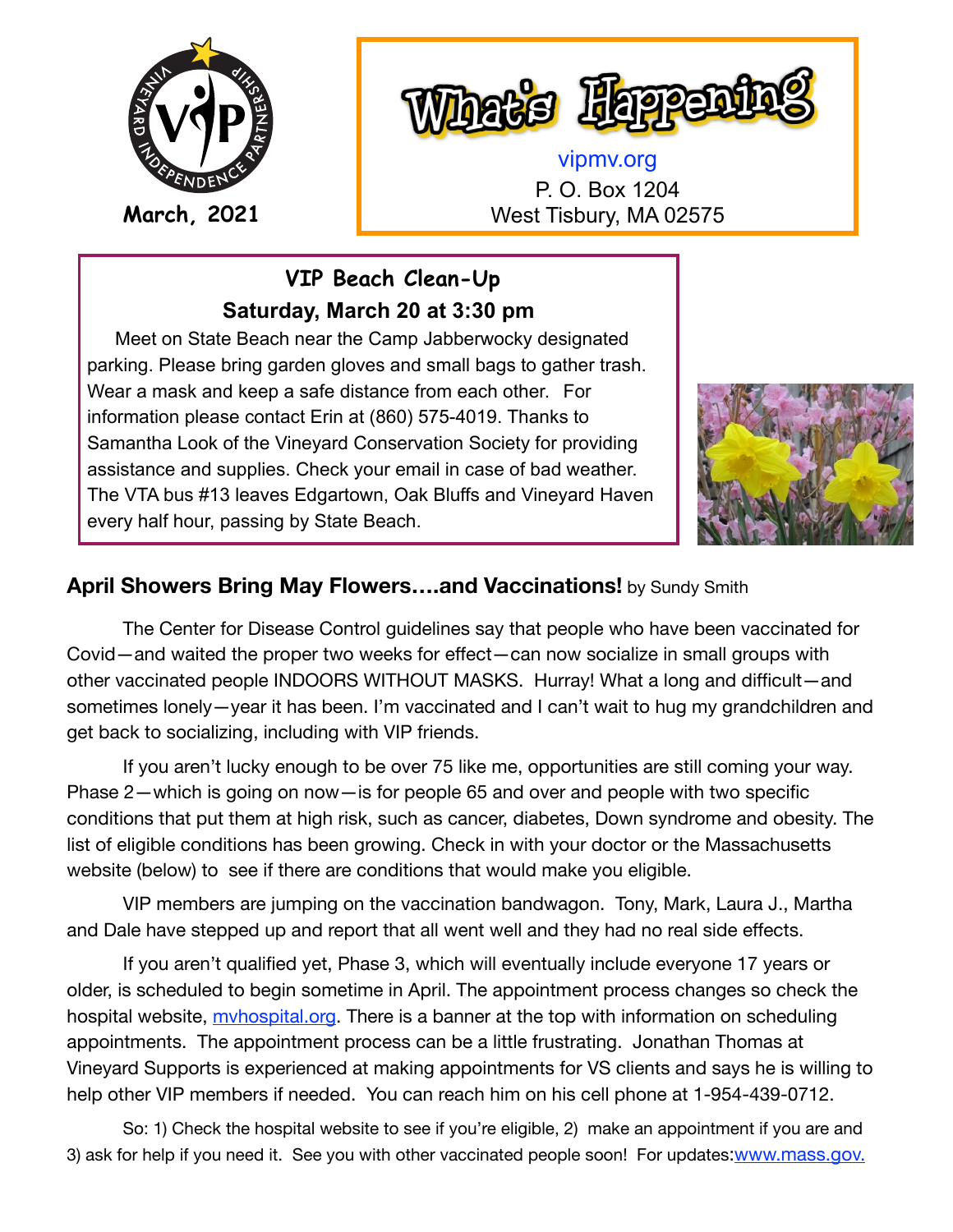## **Cats, Dogs and Horses at the VIP General Meeting**

 On March 10, twenty-four VIP members met via Zoom along with some special guests. We began the meeting by learning of new guidelines for Zoom meetings so we all feel comfortable. These include that we will listen to and respect each other, and that we will be considerate of each others feeling's. We were reminded to mute our device if there is background noise.

 Emily Armstrong from the Island Grown Initiative (IGI) was a guest speaker and she described the activities at IGI including growing lettuce (just in water), tomatoes and winter squash. Some produce is prepared for soups, community lunch programs and the mobile market. McCaull and Beth have volunteered cutting up the squash; now they are onto onions! Alexander inquired about corn. Yes, they grow corn and last year had a huge tent covering the corn to keep the moths away. Moths lay eggs on the corn which turn into hungry caterpillars. IGI also has an orchard with fruit trees. Erin bemoaned the problem of deer enjoying the peaches on the trees in her yard. When it is safe to gather again, VIP will be invited to tour IGI and see how we would like to be involved. Erin will co-lead the tour and show us the many jobs she does at IGI. In response to Brendan's inquiry, Emily said that unfortunately, IGI has no paid positions open now.

 Tessa then invited folks to contact her if they would like to be a technical host of a Zoom meeting, or lead a Zoom.

 Then nineteen cats and seven dogs joined the meeting, along with a couple of horses, some via photographs. We enjoyed appearances of David and Nathan's large cat, Beth's dog, Mark's dog Tank, Patty's dog Lucy and Tessa's cat. Beloved pets from the past that were remembered with photos included Walter's German Shepherd and JP's beloved cat. Colin had a cat for many



years and Debbi shared that she and Stanley adopted a cat that found them by coming through the bathroom window. Diamond, Ally and Erin consider horses their pets.

**Monday Zoom Schedule, 5:00 pm**  March 29 Erin prepares chicken wings April 12, 26 To be announced *Alexander's rendition of his old neighborhood of La* 

*Mesa, near San Diego, California. Noteworthy are the green lawns and the Mexican and Italian restaurants.*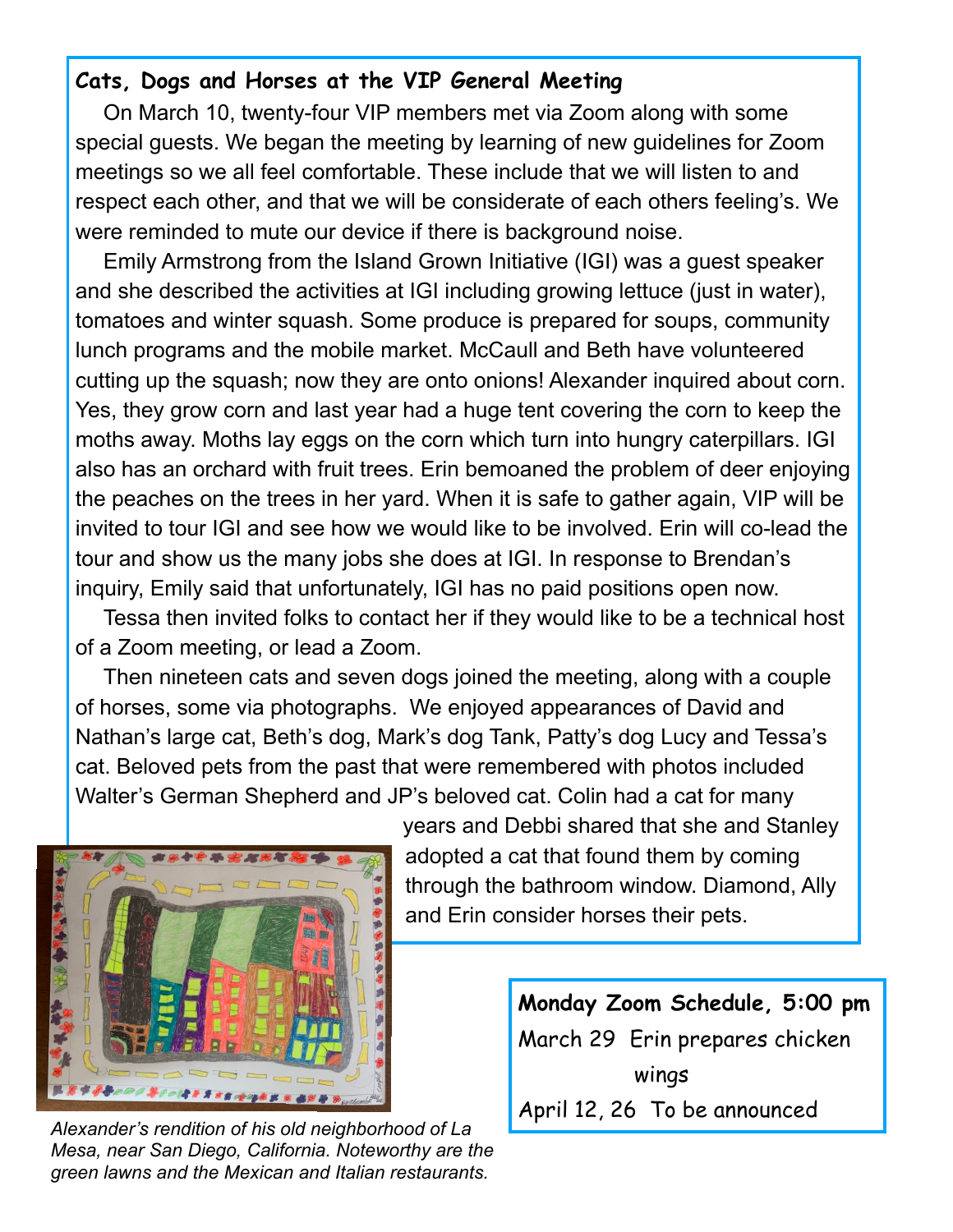What's Happening reached out to Vineyard Supports participants and Jonathan graciously supplied this:

**News from Vineyard Supports** by Jonathan Thomas, Seven Hills day manager

Many folks enjoy playing basketball and kickball together and are quite good at it. We enjoy taking long walks with hot chocolate as well as going for rides. We made Valentines gifts with candy for the elderly at Hillside Village. We will be making Easter baskets for the elderly as well. We are also going to start doing a newsletter of our own.

**Amanda Kram**: Amanda loves our dance parties and loves to dance to anything by Shania Twain. Her friends even gave her the nickname "Shania". She loves listening to music and doing word searches.

**Celeste Ewing**: Celeste loves our dance parties and loves to dance to anything by Taylor Swift. Her friends call her Taylor Swift. She has

also enjoyed the art class and making cards and gifts for her friends and family.

**Chloe Maley**: Chloe enjoys reading magazines. She sometimes dances in our dance parties and loves music. She also enjoys going for rides and loves movie days!

**Nathan LeBlanc**: He has also enjoyed the art class and loves painting. Nathan enjoys having tea with his friends at the program and sharing laughs together. Nathan has been on hikes at Felix Neck, pictured above.

**Mark Baird**: Mark is an avid bowler and loves playing the Wii. Mark loves our dance parties and loves to dance to Billy Joel and the Black Eyed Peas!

**David Lambert**: David is back to work five days a week at the hospital! David comes to the program at 1pm and enjoys bowling on the Wii. He also has enjoyed long walks for hot chocolate, hikes at Felix Neck and loves movie days!

**Robb Gale**: Robb has been doing great. He's enjoying arts and crafts, music and loves playing name the tune. Robb is visiting his parents frequently which makes him very happy!



**Greg Marshall**: Over the last month Greg has been busy painting, and he loves dancing and singing "Pretty Woman". Staff does a weekly art class in which they paint a specific scene together which Greg thoroughly enjoys. He is also our "weatherman". If you ever want to know what the weather is going to be like just ask Greg and he'll tell you!

*Greg thinks of his mother Corrine often and likes to take flowers to her grave site. Greg, here with some of his art, reports that his boss from Murdick's Fudge would like Greg to come back to work in April.*



*Felix Neck hiking trails await*